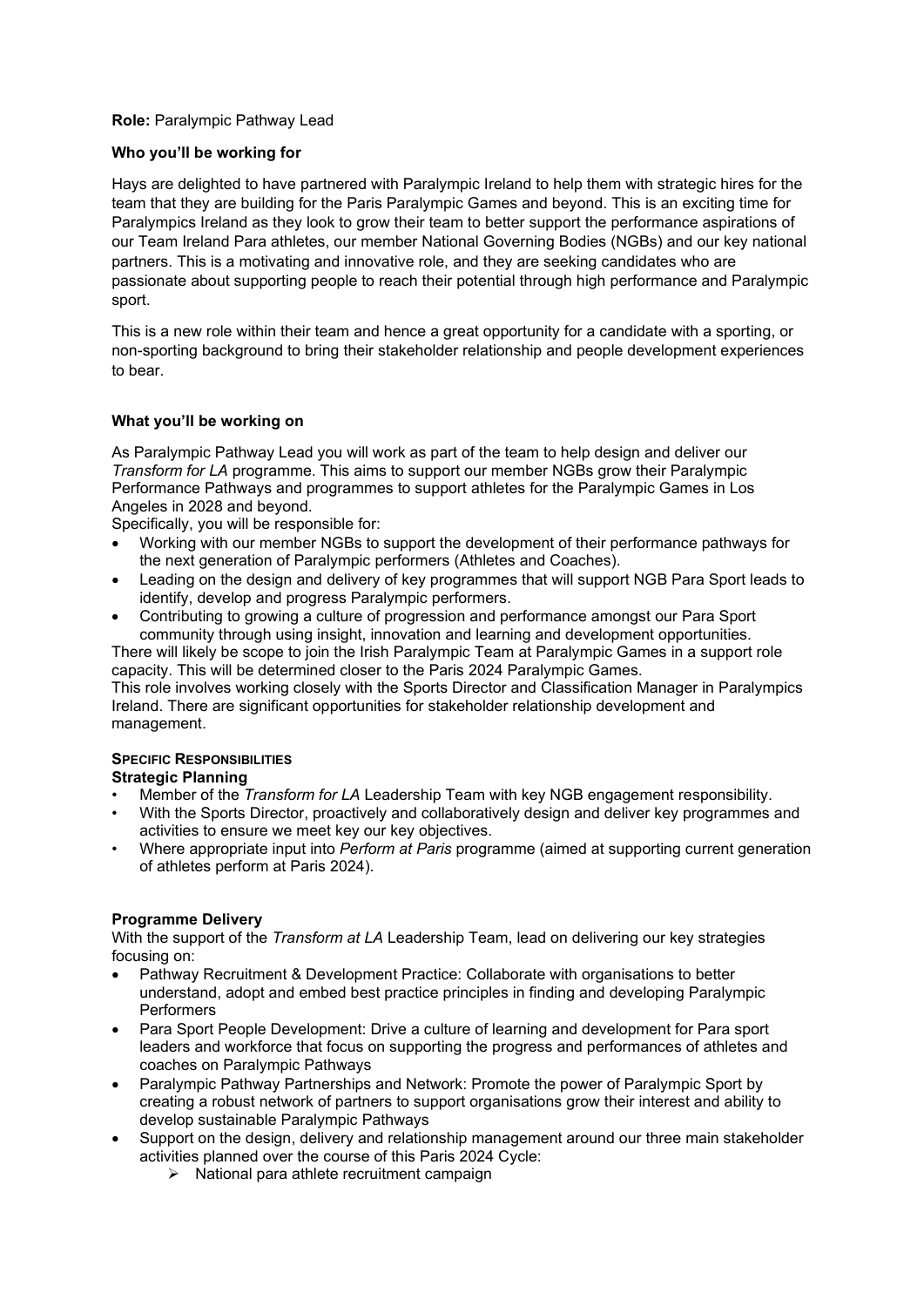- $\triangleright$  Paralympic Pathway benchmarking reviews
- $\triangleright$  Regional multi-sport Paralympic Hubs

## **Team Engagement**

- Support the implementation of the Paralympics Ireland Sports strategy (especially Paralympic Pathways) and help monitor progress and achievements
- Work to our Paralympics Ireland Values and Sport Guiding Principles
- Support the Paralympics Ireland team in their roles to achieve key milestones
- Co-create own goal setting and personal development opportunities
- Set-up/partake in regular individual, team and organisational meetings (part of a Plan-Do-Review cycle)
- Contribute to wider organisational and wider stakeholder meetings and programmes
- Undertake any other duties as requested by the Sports Director

## **What you'll need to succeed**

- Third Level qualification- preferably in a Sports/People development related area or discipline
- 3 5 years full-time (or part-time equivalent) experience in a management or leadership role with skills relevant to this role.
- Recent experience of successfully working within an inter disciplinary team operating in a highperformance environment (sporting or non-sporting)
- Experience of successful project/programme design and delivery
- Demonstrable stakeholder management experience i.e., experience of working with multiple partners, stakeholders and volunteers to achieve success
- A team player with an open and consultative / collaborative style and optimistic approach
- Strong planning and organisation skills with the ability to delegate
- A clean current full driving licence and access to a form of transport to meet the requirements of the post in full
- A flexible approach to hours required including the ability to attend evening and weekend meetings and to undertake travel abroad.

## **Desirable**

- $\triangleright$  Experience operating at senior leadership level
- An understanding of the current approaches to talent development<br>  $\triangleright$  Fxperience of working within High Performance / Paralympic / disal
- Experience of working within High Performance / Paralympic / disability sport environment
- Experience of coaching at a Pathway Level or as a Coach Tutor or in another professional capacity

Ability to manage budgets, allocate and maximise resources

## **PARALYMPICS IRELAND VALUES**

- **Excellence** We pursue excellence in everything we do and strive to achieve the highest standards
- **Determination** We are determined to succeed and perform, growing in strength and pride as we face each challenge and showcase our ability to the world
- **Equality** We challenge stereotypes, transform attitudes and break down social barriers with a diverse and inclusive approach through sport
- **Respect** We respect each other in our actions and words, on and off the field of competition, supporting each other, working as a team to produce results
- **Transparent** We are open, ethical and transparent and operate to the highest level of good governance and integrity

## **PARALYMPICS IRELAND SPORT GUIDING PRINCIPLES**